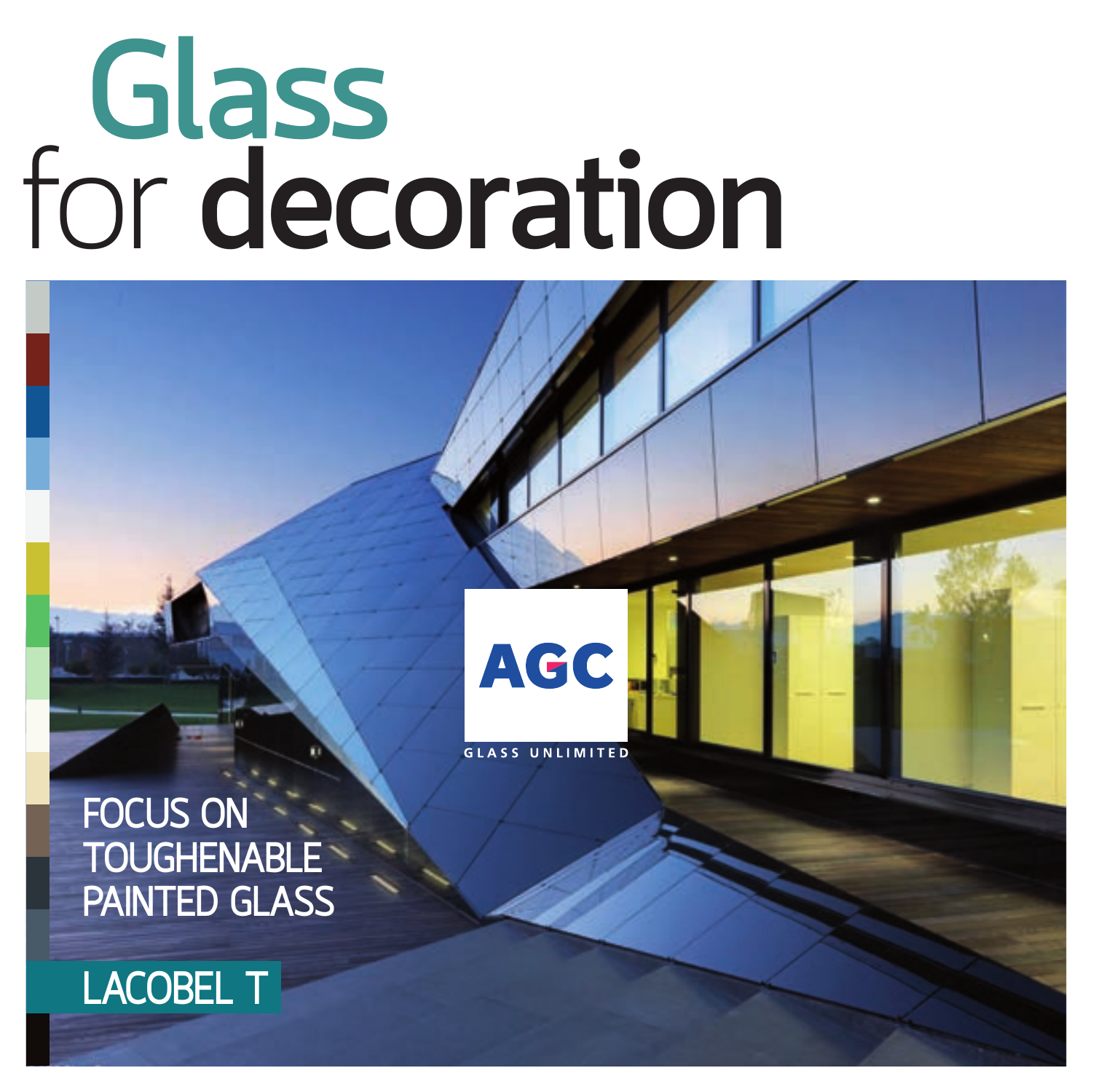### **AGC Glass Europe introduces...**



CUNEO, VIDRE NEGRE - FACADE CLADDING, LACOBEL T DEEP BLACK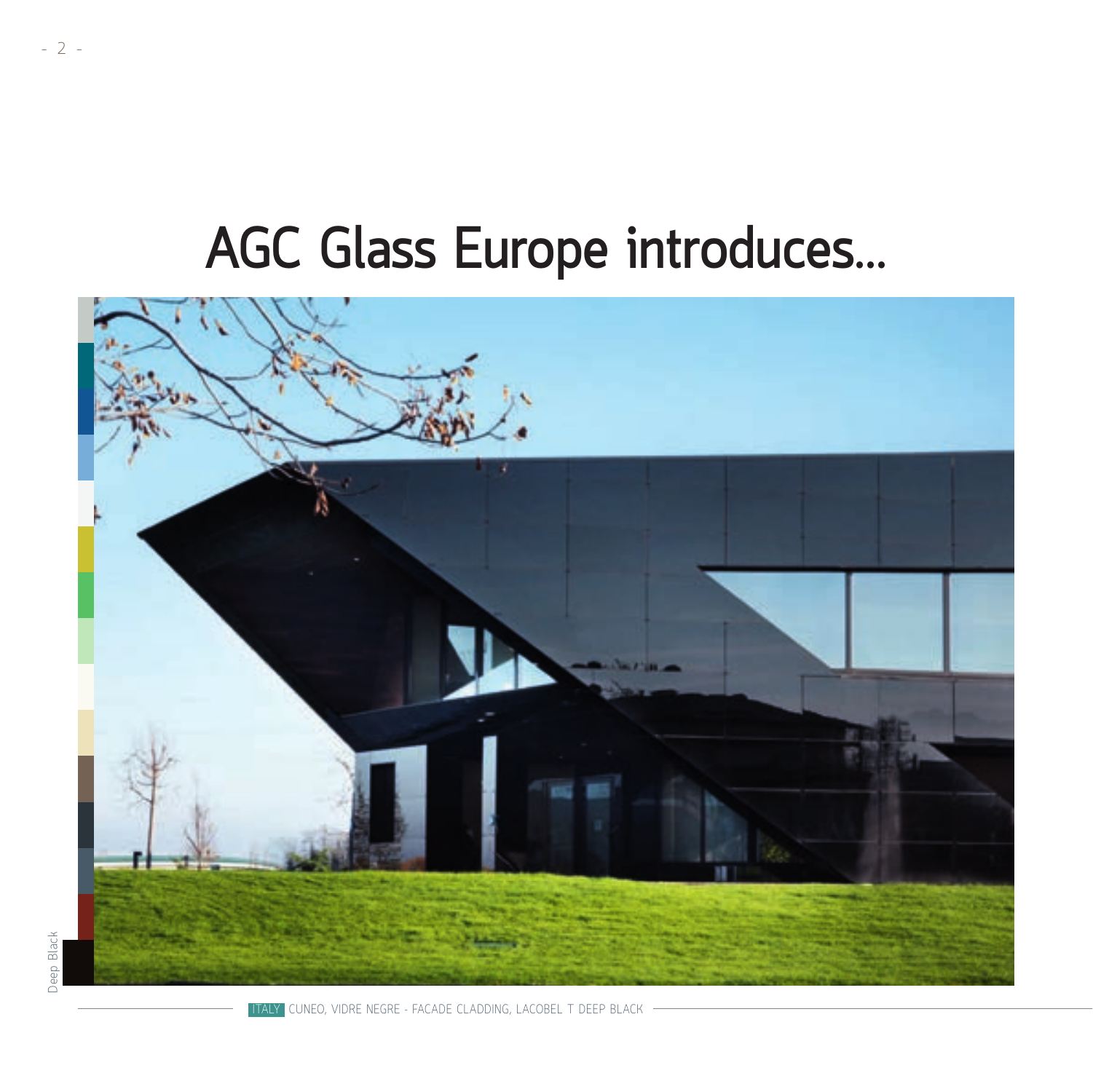### **... the toughest painted glass**



#### LACOBEL T

| Adding colour to                    | $-04$ |
|-------------------------------------|-------|
| a true success story                |       |
| The ultimate in strength and safety | $-07$ |
| It's the answer to all your needs   | $-08$ |
| Technical specifications            | $-11$ |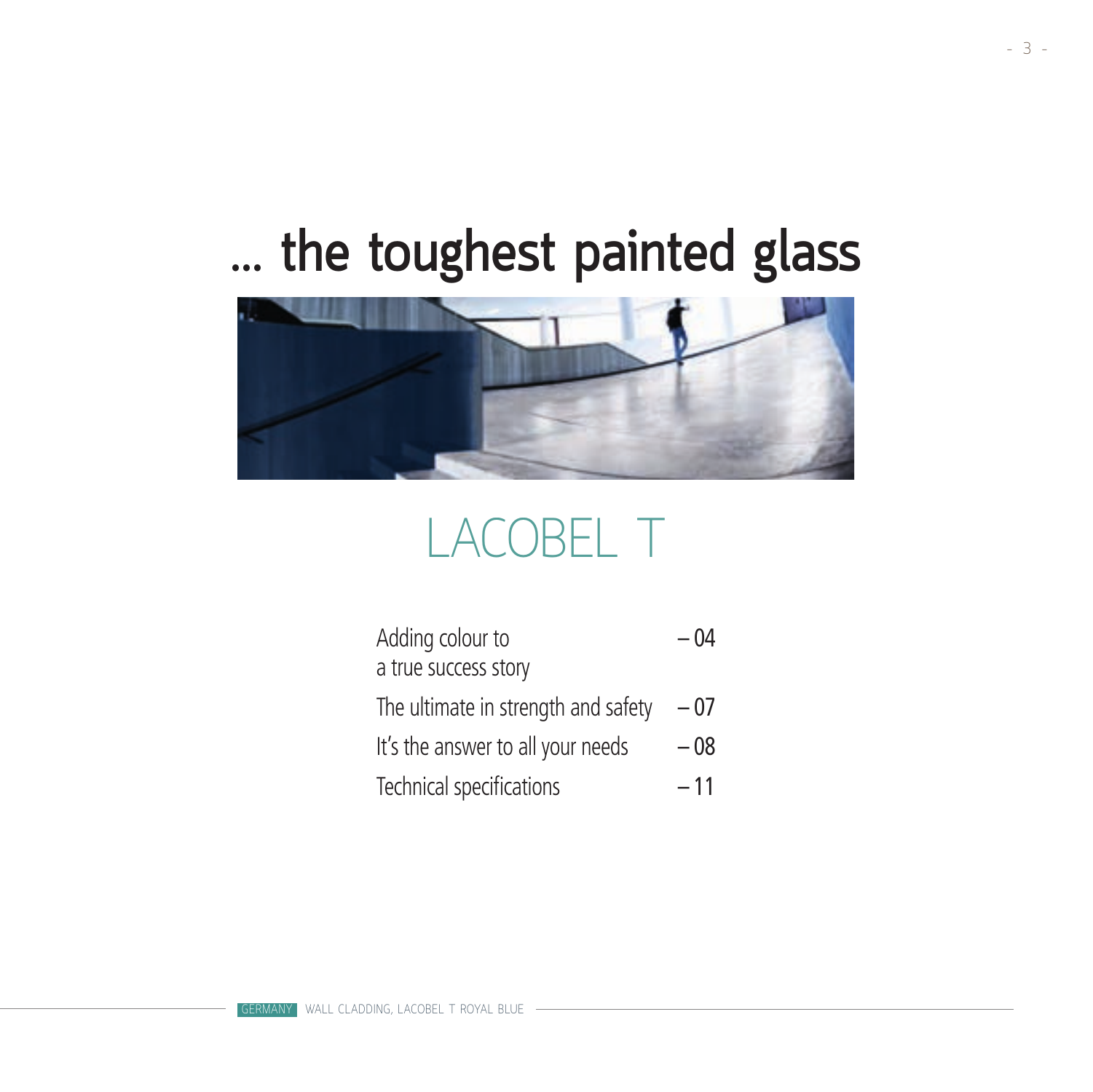#### **Adding colour to a true success story**



True to its reputation for innovation in upto-the-minute glass technology, AGC has designed a range of toughenable painted glass that simplifies the production process and accelerates the delivery times, answering the growing needs of processors, architects and consumers. Building on the success of its first Lacobel T collection, AGC now offers a wider range of this pre-painted glass that processors can immediately cut and toughen or heat-strengthen at their plant. Strong and safe to use indoors and out, architects have endless design possibilities. And with 15 contemporary colours to choose from, Lacobel T is the perfect glass to enhance any interior and façade.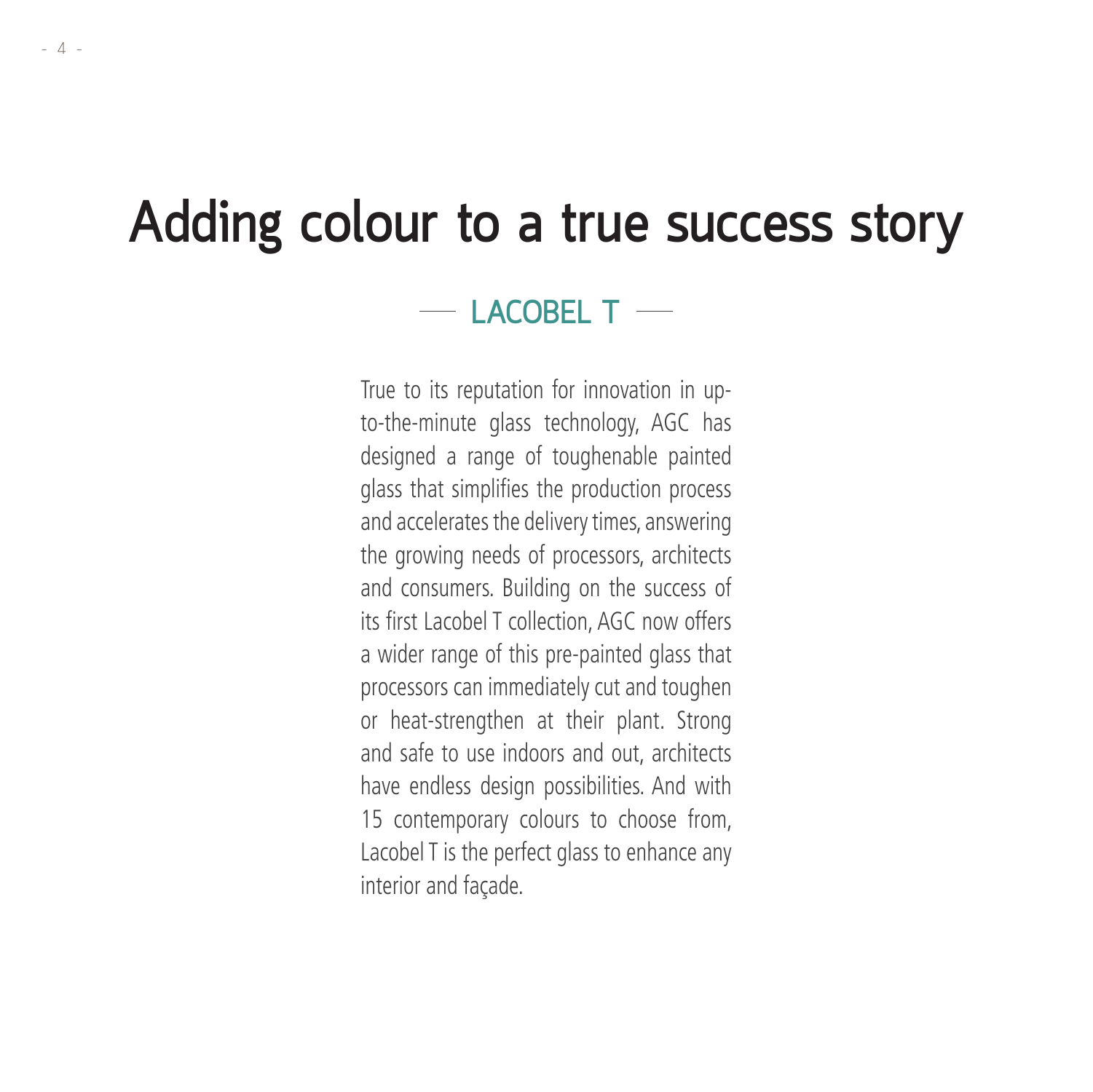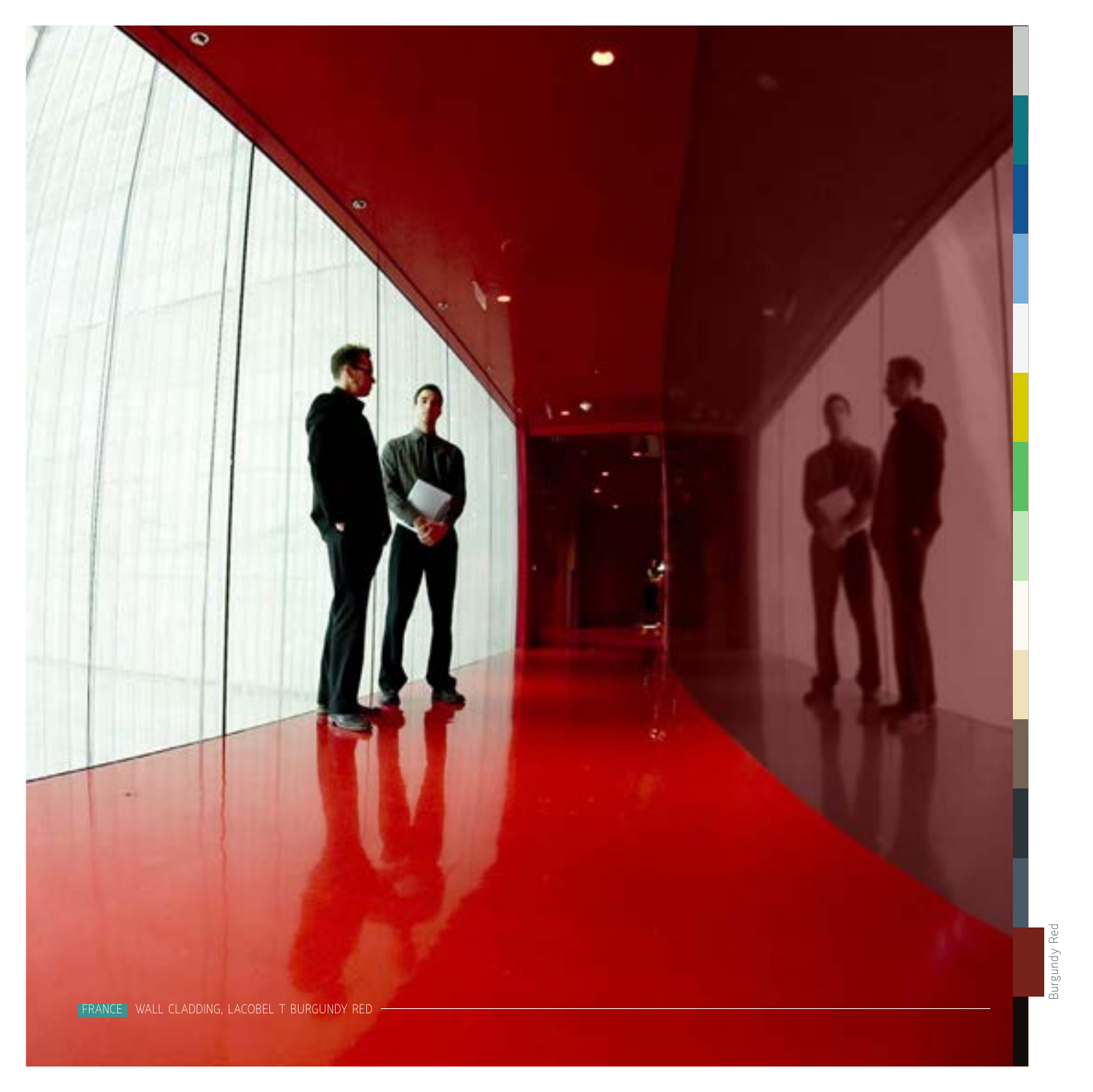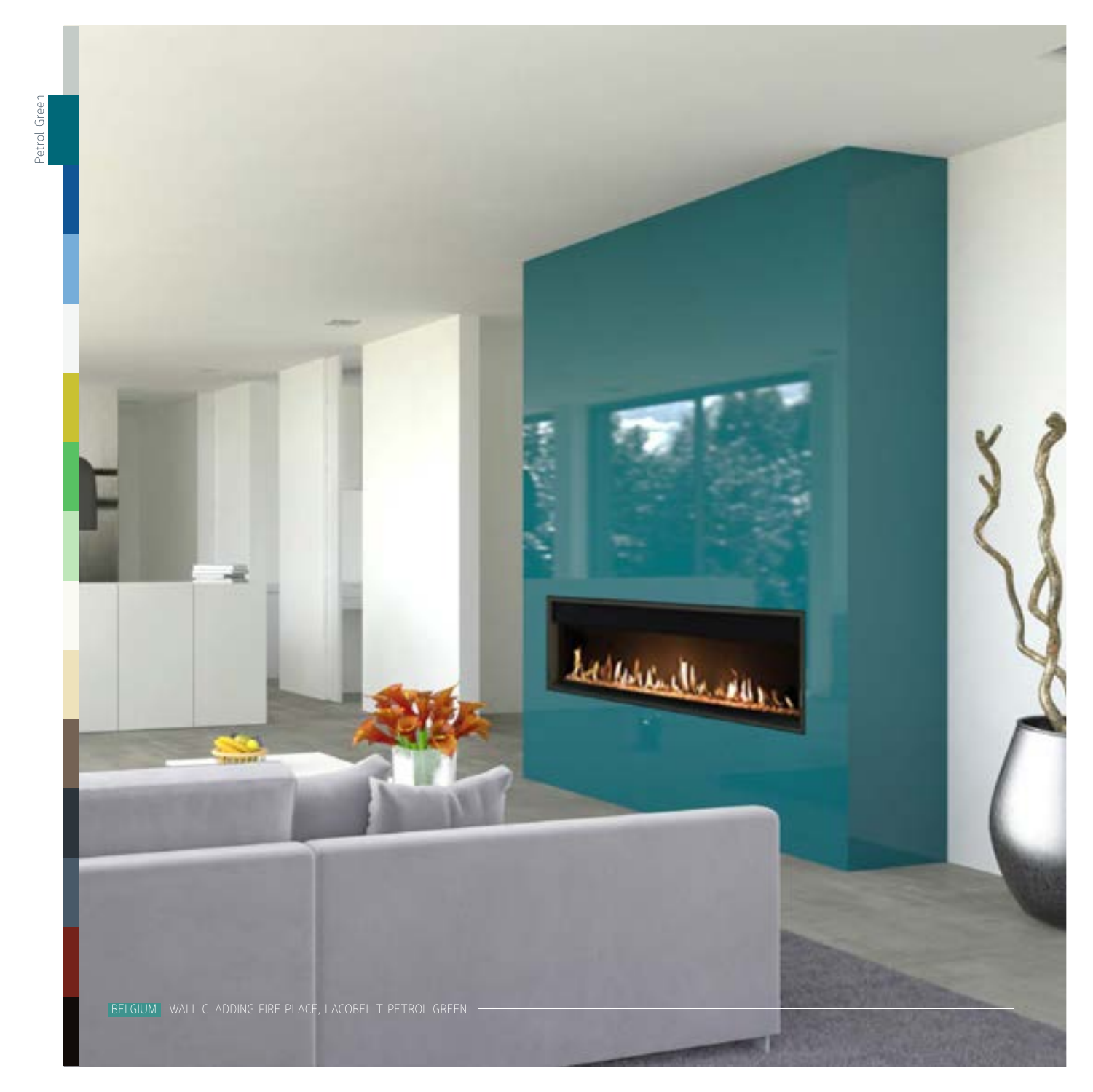#### **The ultimate in strength and safety LACOBEL T**

| What's so special about it?                                                                           | What does this mean for you?                                                                                                                                                                                                                                                                                                                                                                                                                                                                                |
|-------------------------------------------------------------------------------------------------------|-------------------------------------------------------------------------------------------------------------------------------------------------------------------------------------------------------------------------------------------------------------------------------------------------------------------------------------------------------------------------------------------------------------------------------------------------------------------------------------------------------------|
|                                                                                                       | Toughened painted glass $-$ Strong and safe so it has high<br>resistance to impacts and scratches<br>- Withstands thermal shocks, offering<br>a large choice of applications<br>- Can be used in interior and exterior<br>wall cladding applications<br>$-$ Resistance to UV<br>$-$ Decorative glass product that meets<br>high safety standards within buildings<br>$-$ Easy to install and maintain<br>- Toughened Lacobel T show very little<br>indoor emissions of Volatile Organic<br>Compounds (VOCs) |
| High quality paint industrially $-$ Uniform and glossy appearance<br>applied onto the glass           |                                                                                                                                                                                                                                                                                                                                                                                                                                                                                                             |
|                                                                                                       | 15 trendsetting colours - Unlimited design possibilities for<br>interior and exterior wall cladding<br>applications                                                                                                                                                                                                                                                                                                                                                                                         |
| Pre-painted glass which can be $-$<br>immediately cut and heat-treated<br>at the processing plant $-$ | No need to paint manually before or<br>after heat-treatment of the glass<br>Processors have more flexibility in<br>managing production lines, orders<br>and inventory, resulting in faster<br>response to market needs                                                                                                                                                                                                                                                                                      |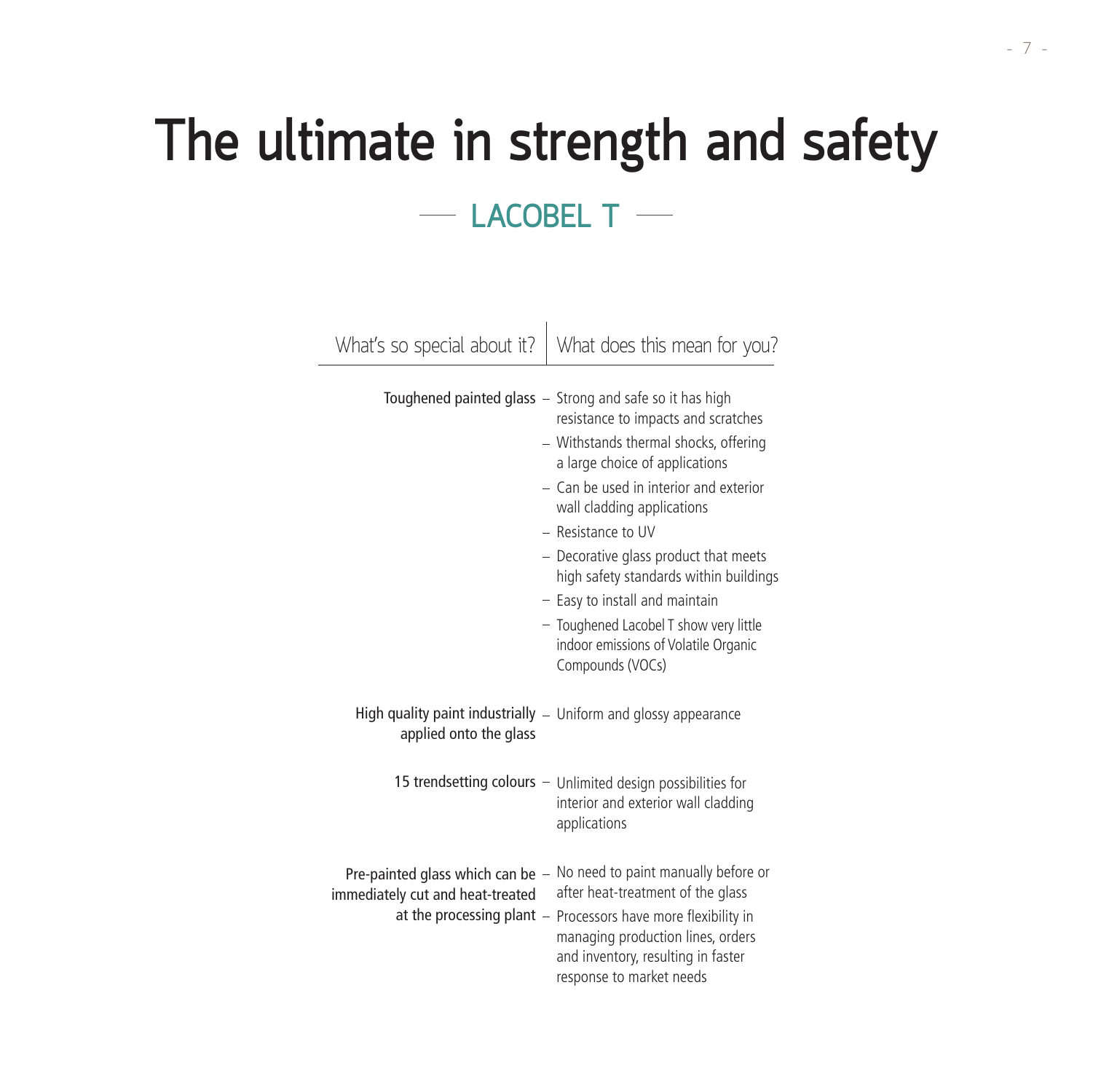### **It's the answer to all your needs**  $-$  **LACOBEL T** $-$





KITCHEN SPLASHBACK NEAR HEAT SOURCE, LACOBEL T MUSTARD YELLOW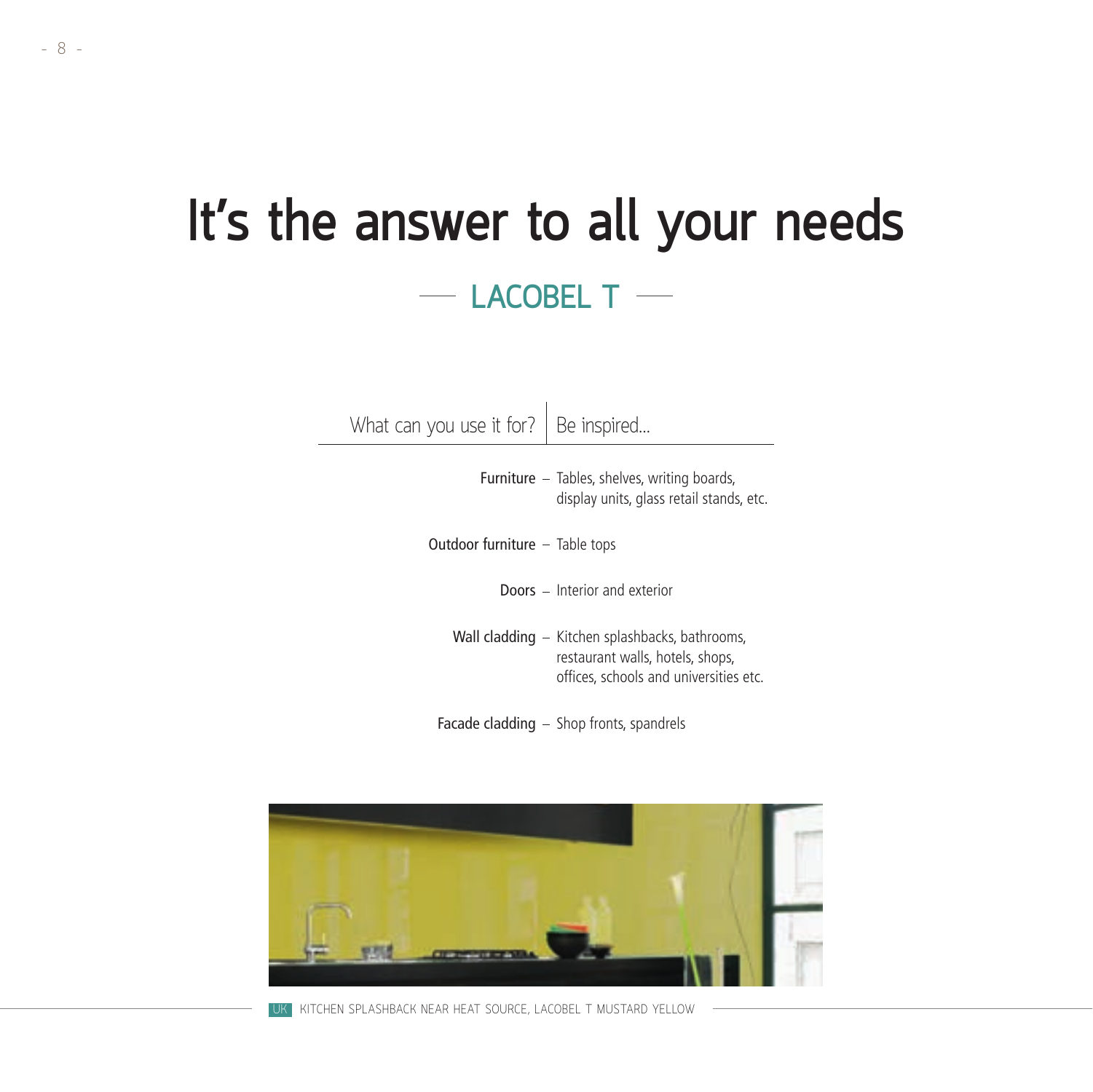

Crisp White Crisp White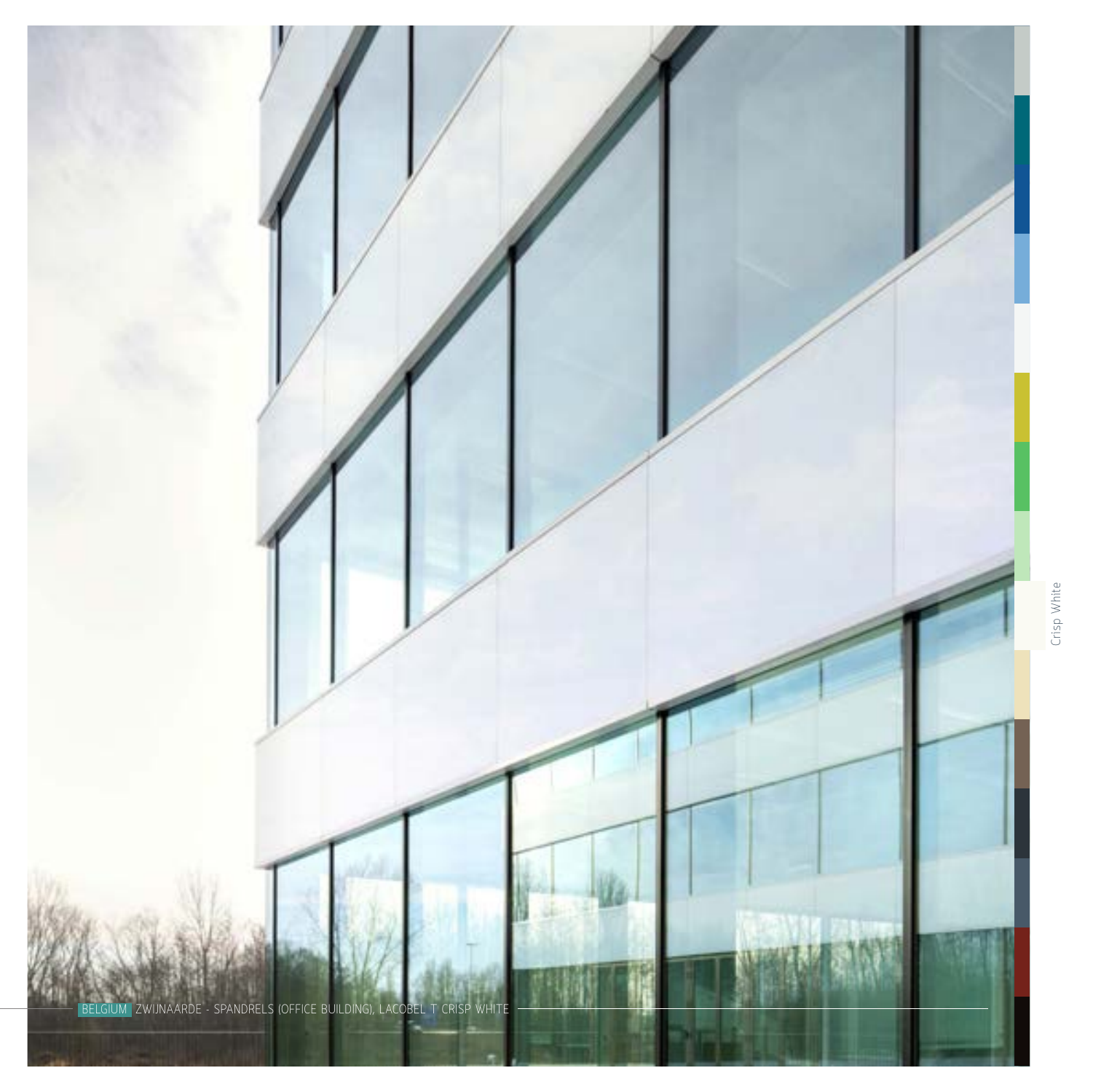#### **With 15 colours to choose from, the possibilities are endless**



**Thicknesses:** 4, 6, 8 and 10 mm – **Dimensions:** 225/255 x 321 cm (4, 6, 8 and 10 mm) / 510 x 321 cm (4, 6 and 8 mm)

\*Lacobel T Crisp White is not fully opaque. Therefore, AGC recommends not to glue it but use mechanical fixing. In this case, make sure to paint the complete wall/substrate in a uniform white colour.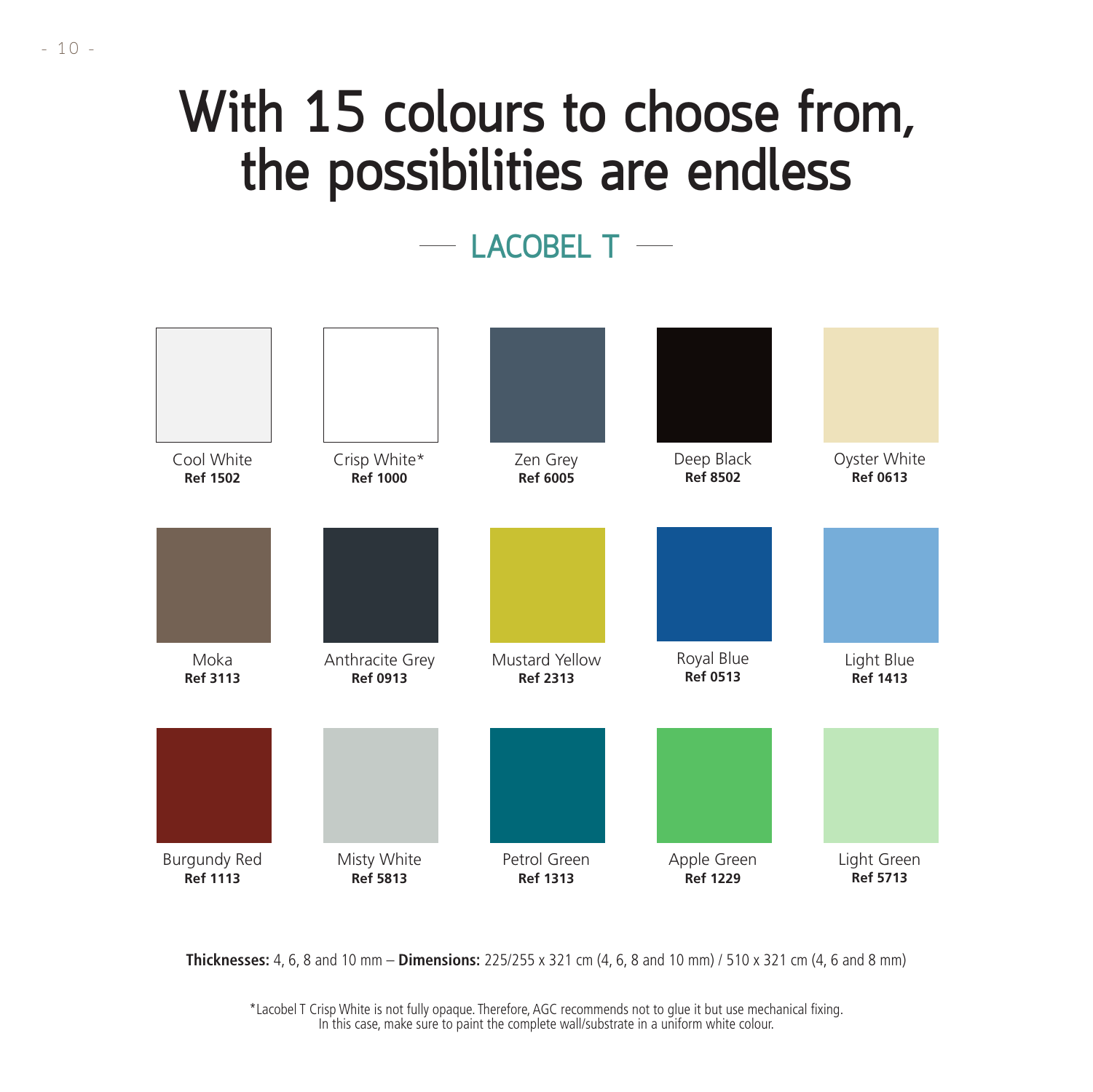## **Technical specifications**

#### **LACOBEL T**

| What are your processing options? |                      |     | Pay attention to                                                                                                 |
|-----------------------------------|----------------------|-----|------------------------------------------------------------------------------------------------------------------|
| Safety                            | Toughening           | Yes | Toughening in convection furnace is mandatory. Paint must be facing upwards                                      |
|                                   | Laminating           | Yes | PVB lamination possible after heat-treatment, on both painted and glass side                                     |
|                                   | SAFE film            | n/a | Lacobel T is, by definition, a safety product (after toughening). This means SAFE film is<br>no longer necessary |
| Cutting                           | Straight or circular | Yes | Lacobel T can be cut before heat-treatment (the paint must be facing downwards)                                  |
| Shaping and edge finishing        | Edge grinding        | Yes | Before heat-treatment only                                                                                       |
|                                   | Grinding             | Yes | Before heat-treatment only                                                                                       |
|                                   | Drilling             | Yes | Before heat-treatment only                                                                                       |
|                                   | <b>Notches</b>       | Yes | Before heat-treatment only                                                                                       |
| Special treatments                | Sandblasting         | Yes | Glass side before or after heat-treatment / Painted side before heat-treatment                                   |
|                                   | Etching              | Yes | On the glass side after heat-treatment                                                                           |
|                                   | Silk screen printing | Yes | Enamel deposition possible before or after heat-treatment                                                        |
|                                   | Bending              | Yes | With the painted side opposite to mould or furnace rollers                                                       |
| <b>Exterior applications</b>      |                      | Yes | Spandrels on opaque substrate, wall cladding (e.g. shop fronts)                                                  |

| Other features        |     | Your benefits                                                                                                                                                                      |
|-----------------------|-----|------------------------------------------------------------------------------------------------------------------------------------------------------------------------------------|
| Resistant to moisture | Yes | Lacobel T can be used in humid areas, both indoors (bathrooms, kitchen, etc.) and out-<br>doors (spandrels, facade cladding). The painted side should not be exposed to Position 1 |
| Resistant to heat     | Yes | Resistant to thermal shock after heat-treatment                                                                                                                                    |
| UV resistance         | Yes | No discolouring possible                                                                                                                                                           |
| Bonding/mounting      | Yes | Easy and safe to install                                                                                                                                                           |
| Easy to maintain      | Yes | Ideal for yet more applications                                                                                                                                                    |
| 12 months shelf life  | Yes | Enhanced stock management                                                                                                                                                          |

Lacobel T painted glass must be either thermally toughened according to EN 12150 or heat-strengthened according to EN 1863, by means of a convection furnace.

AGC provides technical support for glass processors to help define correct heat-treatment profiles. Please make sure to carefully read the Lacobel T Processing Guide which describes the steps in the heat-treatment process. The guide is available on www.yourglass.com.